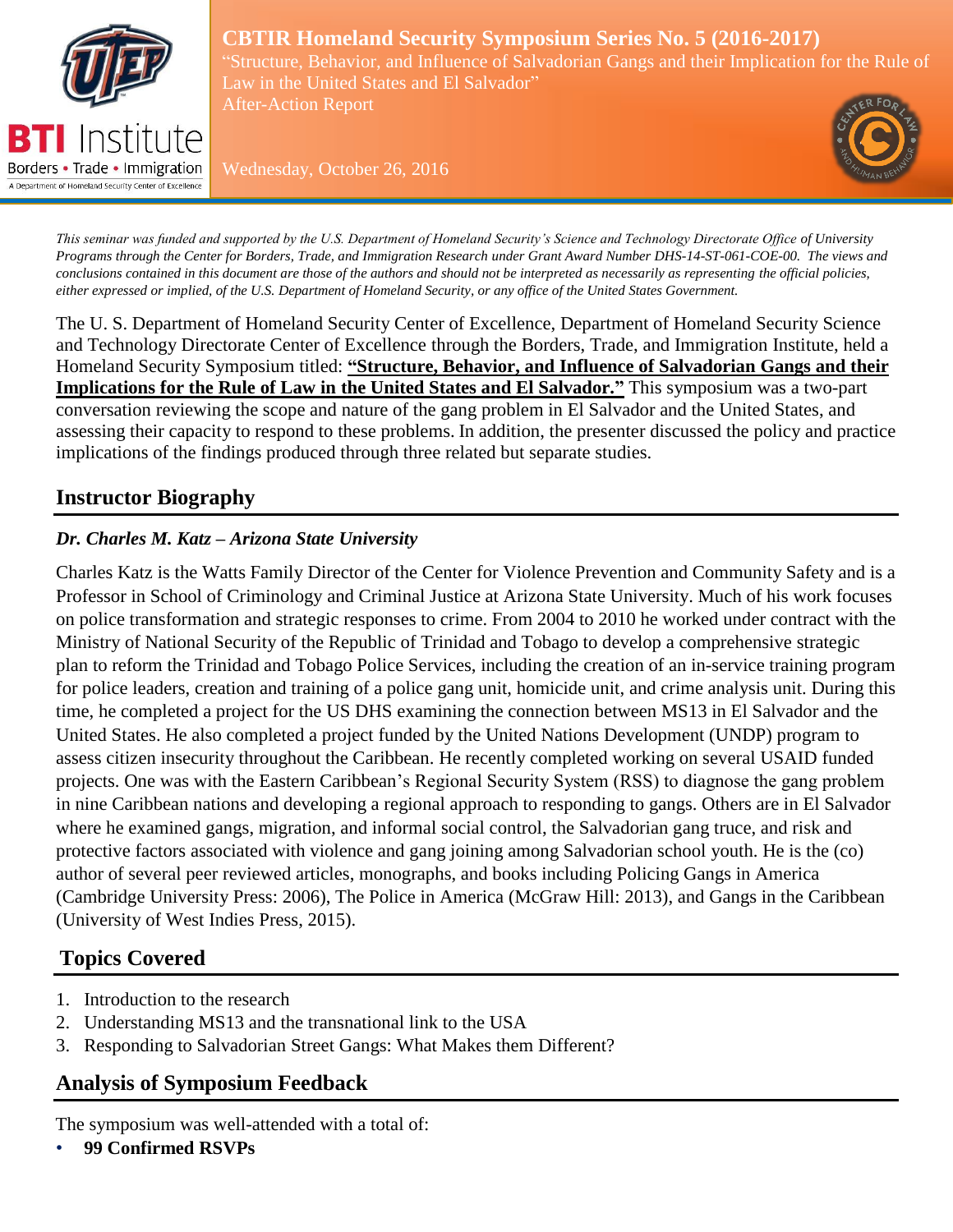• 79 Attendees (Approximately **80%** of RSVP total)

A total of 13 government agencies organization was represented by the symposium attendees. Attendees from El Paso, TX, Houston, TX, Lordsburg, NM, Las Cruces, NM, Deming, NM, Alamogordo, NM and Falls Church, VA attended this event. This symposium afforded particular attention to participants with gang intervention responsibilities. The following table displays each of the agencies/organizations with the total number of representatives in attendance.

| <b>Federal Agencies</b>                         |    | <b>State Agencies</b>                    |          |
|-------------------------------------------------|----|------------------------------------------|----------|
| <b>ICE Homeland Security Investigations</b>     | 07 | <b>UTEP</b> (Police Department)          | 01       |
| <b>ICE Enforcement &amp; Removal Operations</b> | 06 | <b>Texas Department of Public Safety</b> | 04       |
| CBP - Office of Border Patrol – EPT Sector      | 18 | <b>UTEP</b>                              | 04       |
| <b>CBP</b> - Office of Field Operations         | 07 | <b>Texas Rangers</b>                     | 03       |
| DHS Intelligence $&$ Analysis                   | 02 | <b>West Texas Detention Facility</b>     | 01       |
| DHS I & A                                       | 01 |                                          |          |
| Western District of Texas – US Probation Office | 02 |                                          |          |
| Total                                           | 43 | Total                                    | 13       |
| <b>Local Agencies</b>                           |    | <b>Other</b>                             |          |
| El Paso Police Department                       | 05 |                                          |          |
| El Paso County Sheriff's Department             | 18 |                                          |          |
| Total                                           | 23 | Total                                    | $\theta$ |

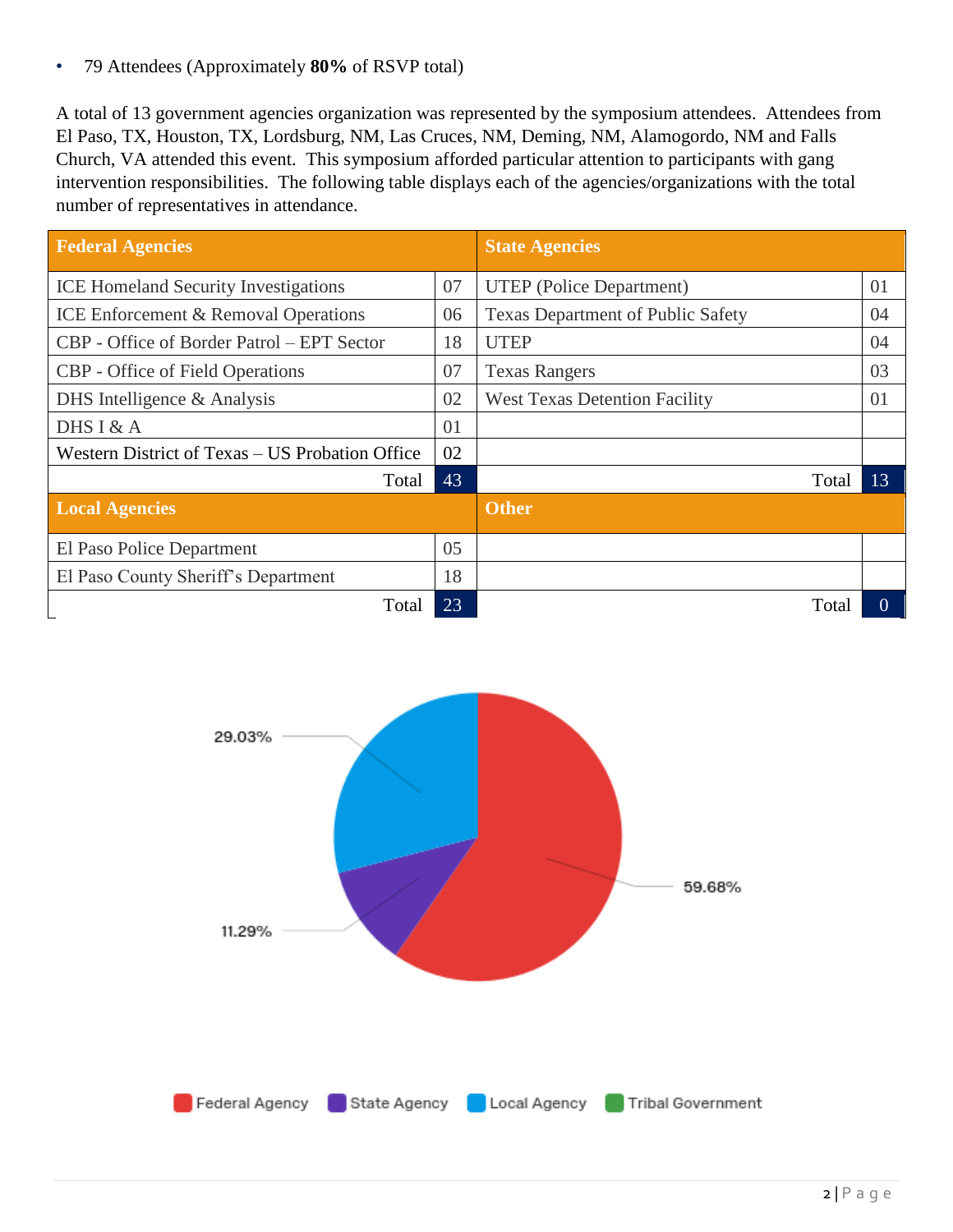Every attendee was asked to fill out a symposium evaluation. A total of 62 surveys (79% of total attendees) were submitted. Overall, the assessment feedback was overwhelmingly positive (listed percentages are the sum of both the *"agree"* and *"strongly agree"* percentages):

| The seminar met my expectations                                                              |  |
|----------------------------------------------------------------------------------------------|--|
| The overall topics covered in this seminar were relevant and useful to my current assignment |  |
| The seminar description accurately described the seminar content                             |  |
| The seminar increased my knowledge of the subject matter                                     |  |
| The seminar increased my <b>interest</b> of the subject matter                               |  |
| The overall quality of this seminar was excellent                                            |  |
| The instructors' presentation style was effective                                            |  |

The exit survey also contained the following question (Q3): Would you attend a second more in-depth symposium on this topic? The survey revealed that **82.3%** of the symposium participants would attend a second more in-depth symposium.



Open-attended responses indicated a common satisfaction with the course with particularly positive comments regarding the competence of the instructor and the content's utility and pertinence to their field of work. The following questions were asked in the exit survey and no edits have been made to the comments with the exception of spelling.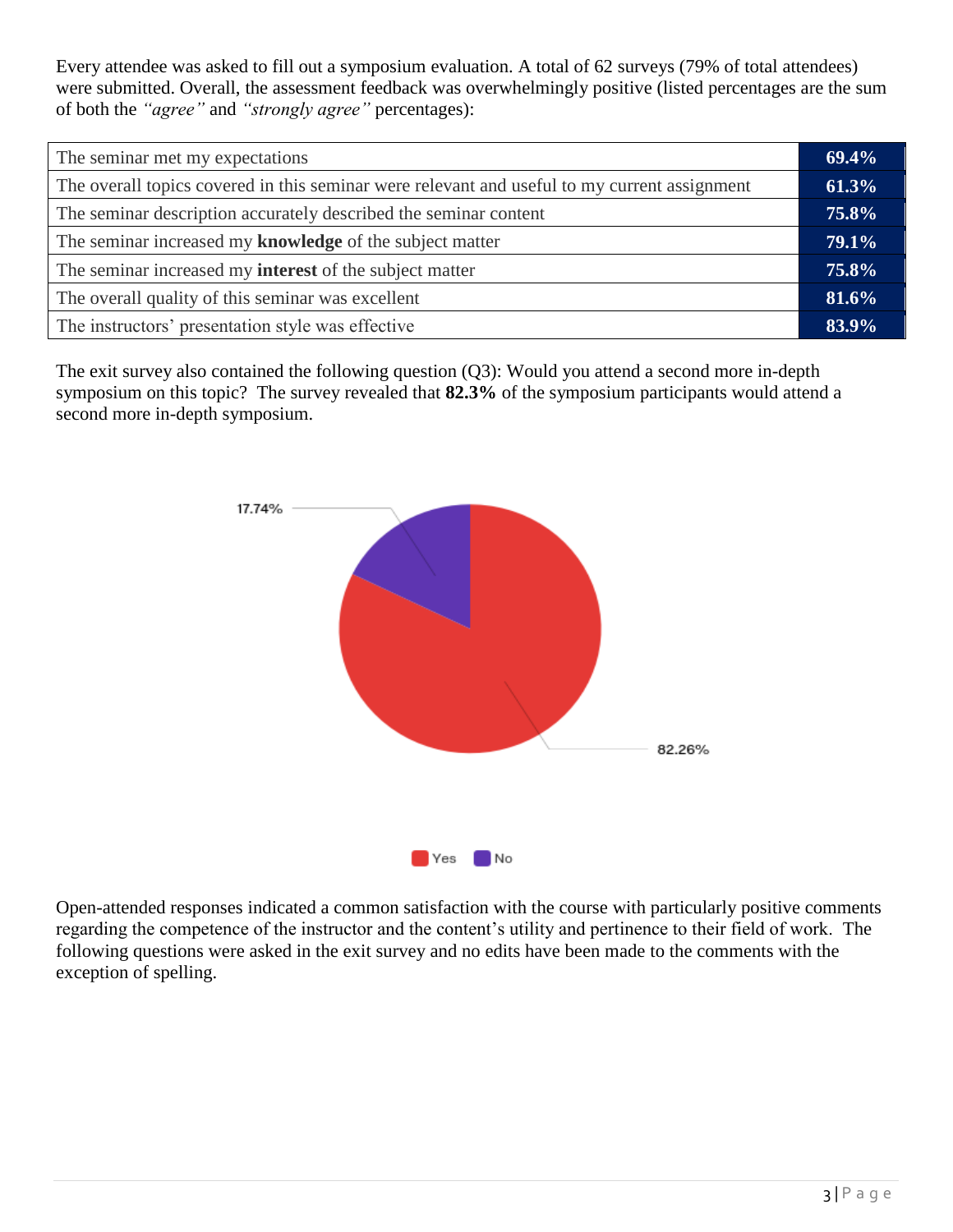*Q4. What is your preference for the next symposium?*



*Q5. What other topic/subject matter would you like to see presented in similar seminars, tabletop exercises or practicums?*

- Intelligence gathering exploitation and dissemination.
- Structure & organization of Mexican drug cartels.
- Drugs and human smuggling.
- All the OTM's pouring into the country and the effect it has.
- Live case scenarios
- Cartels, threats to our region
- Local gang trends and issues
- Illegal immigrants, aggravated felons entering the U.S.
- Terrorism
- structure & behavior, interaction w/police
- Local issues and how they're related to a global scale
- Just longer symposium to go over topic more
- Terrorist Groups
- Data on local gangs
- Counter Terrorism
- Islamic Groups
- Tabletop exercises
- Mexico's drug trafficking organizations and influence it carries worldwide
- Mexican Cartels impact in the Mexican Government
- Impact of gangs on policing in the U.S.
- Current state of affairs of anti-police sentiments.
- Human Trafficking

*Q5. If there are any additional comments you have about the seminar topics covered please provide them below.* 

- Great presentation!
- Great Job!
- Good Symposium, thank you!
- Outstanding!
- No talk about similarities with terror groups
- Drug Cartels, Transnational Organization infiltrating the U.S.
- Way too dry. We are cops/field agents- bring it down to our level. How do we use the information provided in our daily duties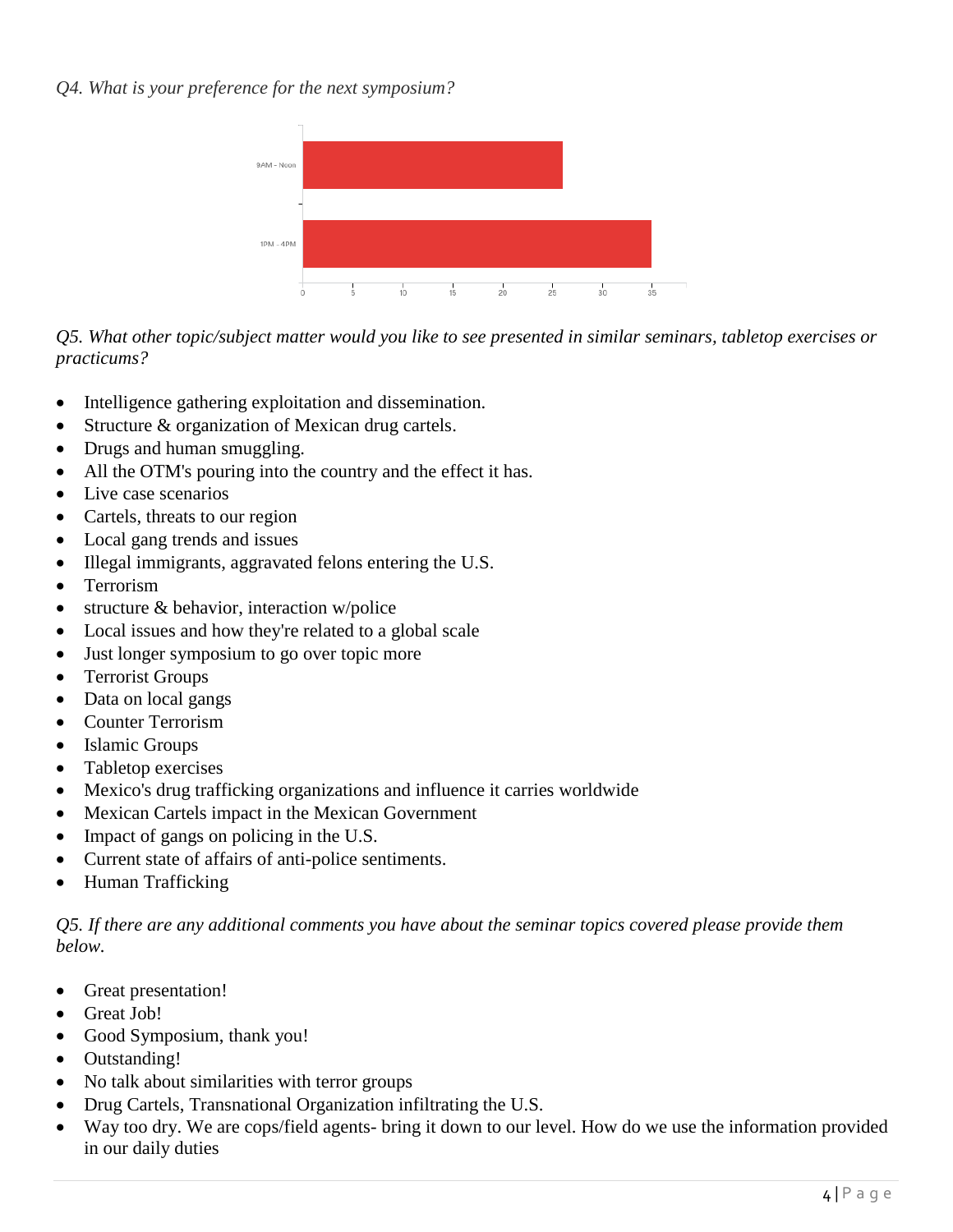- Same study but with info on American Gangs
- Info given, was it from low level players? High level players?
- Very Interesting course
- In my opinion, this symposium was not reflective of the topic title. Way too much stats and not enough information that would help me with my current position. Very Disappointed!

#### **Webcast Analytics**

This symposium was the third effort to add a webcast feature as part of the value added deliverable of this program. In addition, this was the second effort to place the symposium video on our website and YouTube account to enhance future viewings of the symposium series. The PI will continue with simultaneous webcast broadcasting of the symposium series with efforts to increase viewership through this medium.

**Total views:** 78 **Total shares:** 6 **Geo-locations:** Illinois, Virginia, and Texas

### **Symposium Series Visibility**

In an effort to promote the symposium series and the work of the Borders and Trade Institute (BTI) we have actively engaged on Twitter and local news media outlets.

- There were thirteen (13) tweets that were sent just prior, during, and just after the symposium event. The tweets received a total of **1,100** impressions.
- The local news station KTSM (NBC) filmed extensively and interviewed the PI and Dr. Katz for local distribution.

### **Learning**

Every attendee was asked to take a six (6) question Pretest Questionnaire in order to gauge the level of understanding of the topic. In addition, the participants were asked to take the same six (6) question Posttest Questionnaire at the conclusion of the symposium. The first question asked of the participant was to selfmeasure their level of knowledge on the topic on a 1 to 10 scale with 1 as *No Knowledgeable* and 10 as *Very Knowledgeable*. A total of 64 pretests/posttests (81% of total attendees) were returned by the participants.

*Analysis*: Self-evaluation by the participants indicated a **37% increase** in learning. The average Pretest Questionnaire score was **57%** and the average Posttest Questionnaire score was **90%**. The results of the Pretest and Posttest Questionnaires revealed a **33% increase** in learning.

### **Lessons Learned**

As part of the program's self-evaluation process the following areas will be addressed:

- Seek the assistance of the Homeland Security Symposium Series Advisory Board in achieving a higher rate of return for both the Exit Surveys and Pretest and Posttest Questionnaires.
- Continue to emphasis to symposium participants the importance of the Exit Surveys and Pretest and Posttest Questionnaires.
- Harvesting more precise information of webcast participation is currently being addressed.